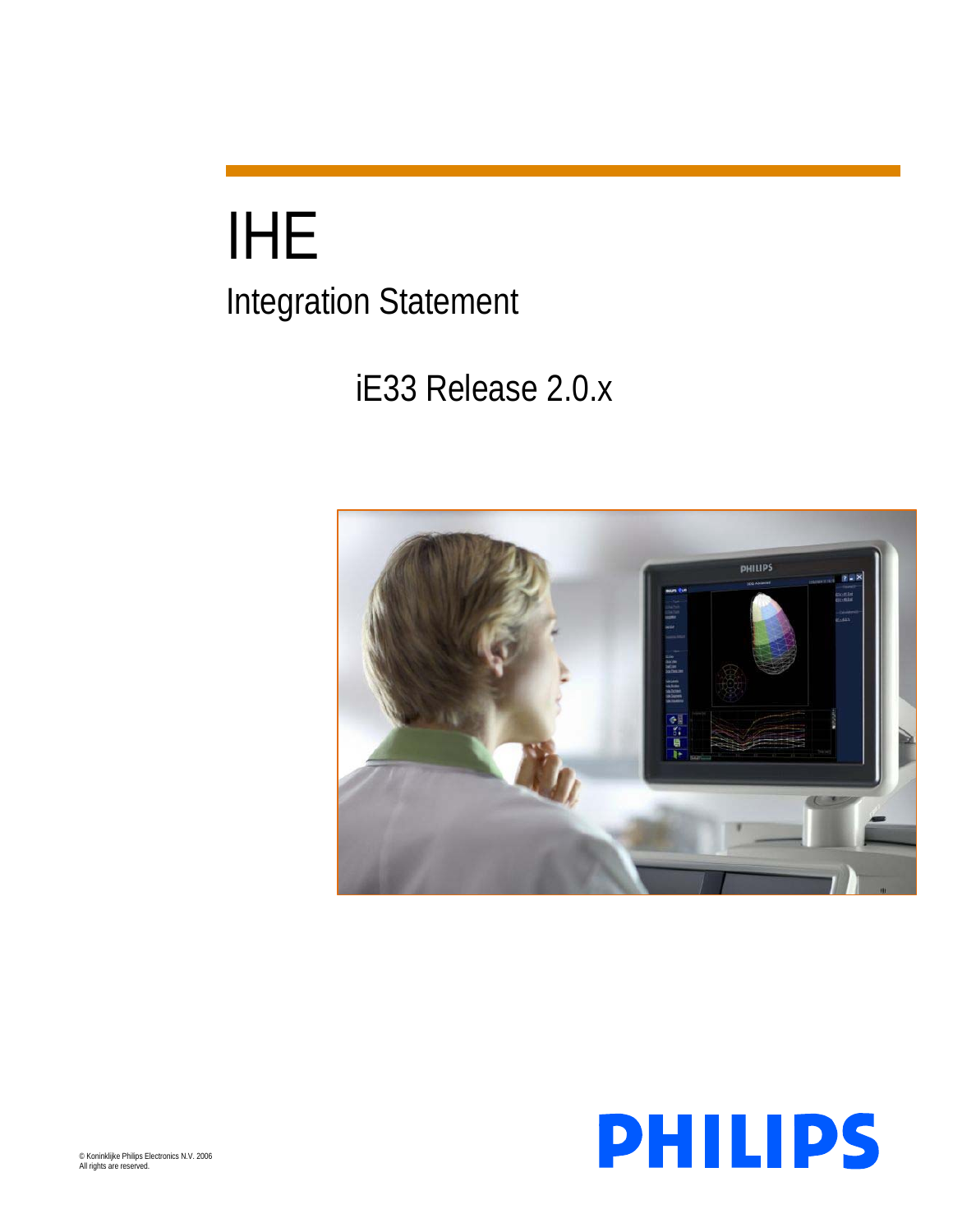**Issued by:** 

**Philips Healthcare**

P.O. Box 10 000 5680 DA Best The Netherlands<br>e-mail: dicom@ e-mail: [dicom@philips.com](mailto:dicom@philips.com) Internet: [http://www.healthcare.philips.com](http://www.healthcare.philips.com/)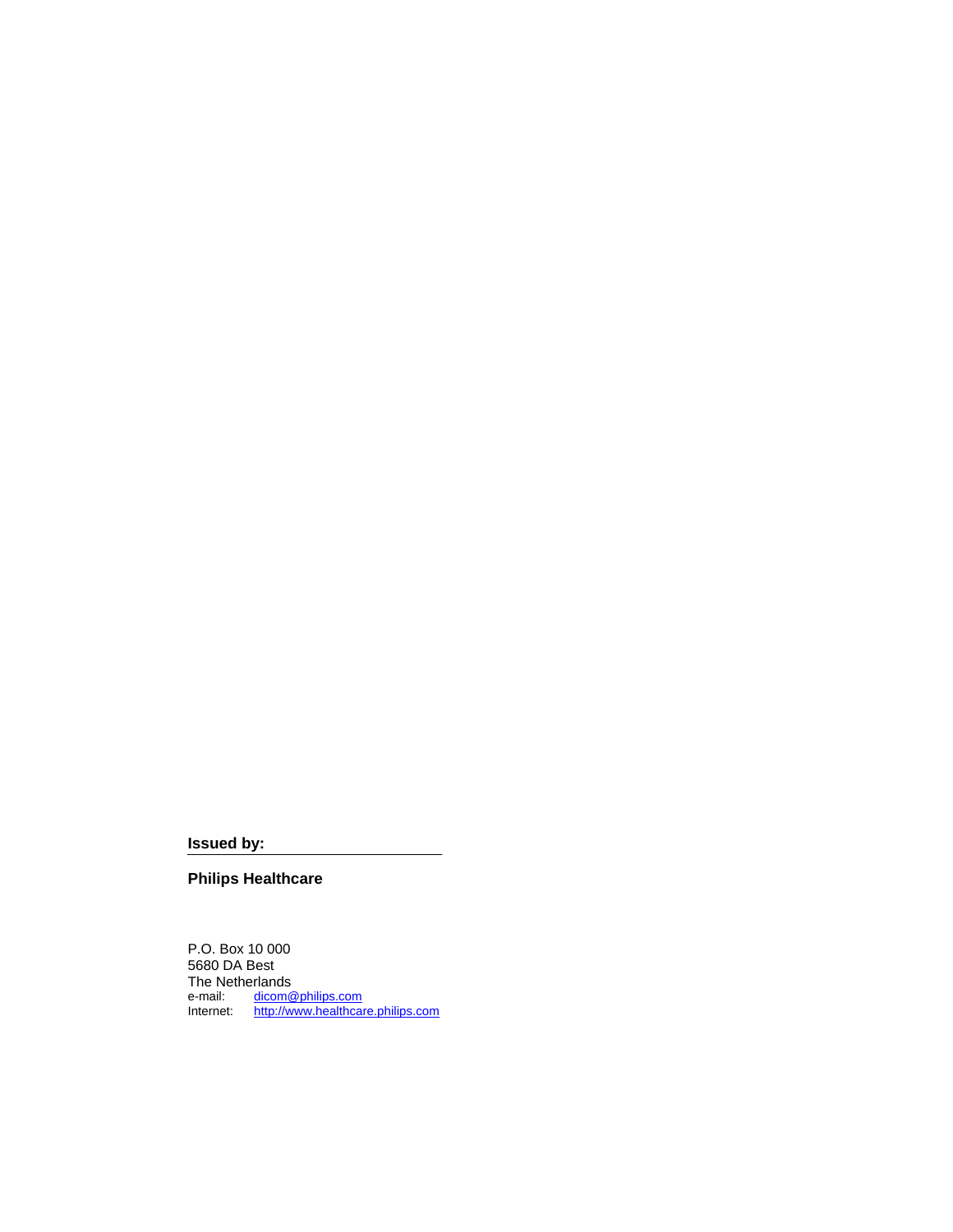# **TABLE OF CONTENTS**

×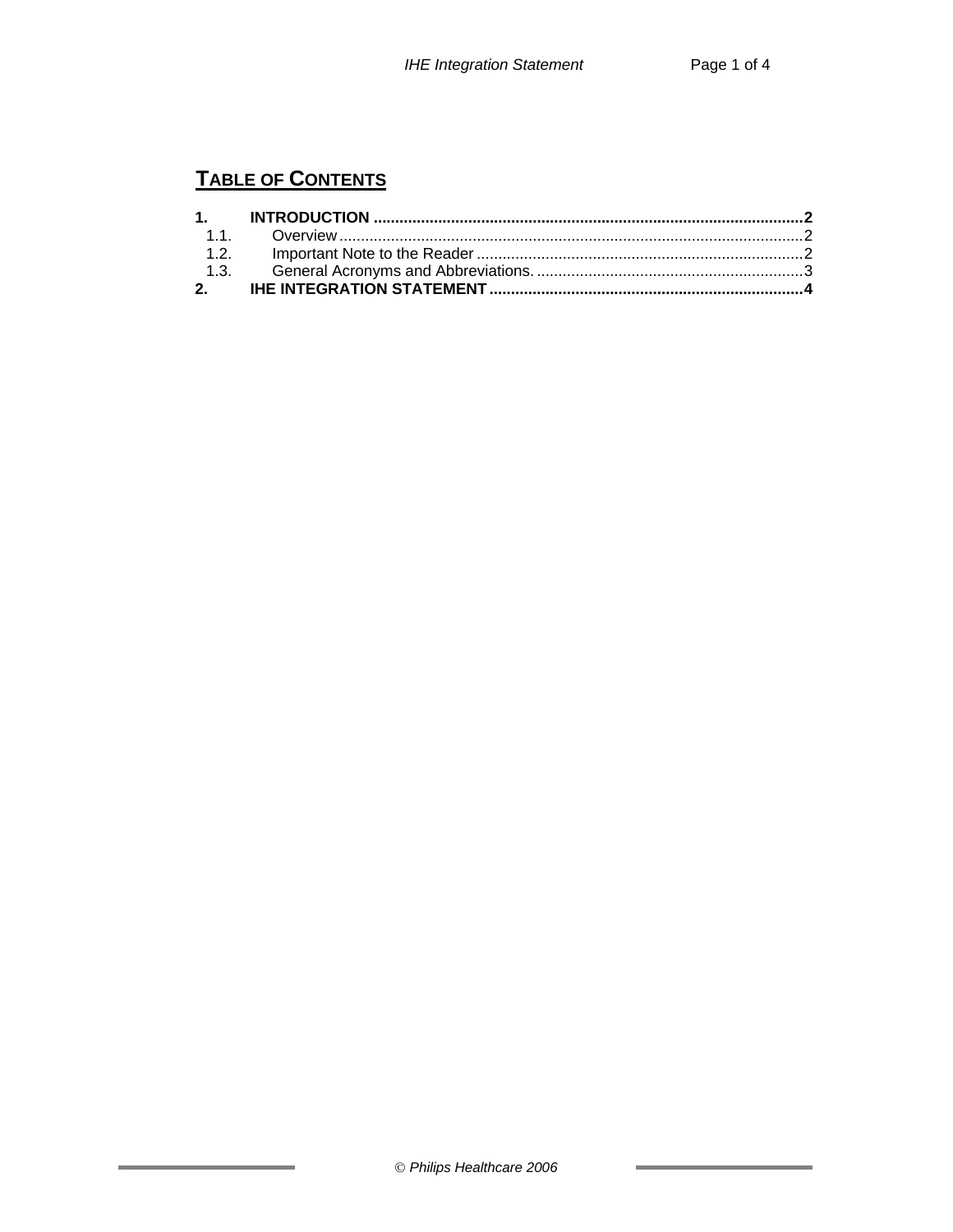# <span id="page-3-0"></span>**1. INTRODUCTION**

## **1.1. Overview**

The Integrating the Healthcare Enterprise (IHE) Integration Statement specifies the Integration Profiles, its Actors, and options Philips has chosen for implementing in this product.

This document helps the reader to investigate whether and to what extent interoperability with other products might be supported.

The IHE Technical Framework identifies a subset of the functional components of the healthcare enterprise and specifies their interactions in terms of a set of coordinated transactions. The actors and transactions described in the IHE Technical Framework are abstractions of the real-world healthcare information system environment. While some of the transactions are traditionally performed by specific product categories (e.g. HIS, RIS, PACS, or modalities), the IHE Technical Framework intentionally avoids associating functions or actors with such product categories. For each actor, the IHE Technical Framework defines only those functions associated with integrating information systems. The IHE definition of an actor should therefore not be taken as the complete definition of any product that might implement it, nor should the framework itself be taken as the complete definition of a healthcare information system architecture.

This IHE Integration Statement provides the reader with a high-level view of supported IHE integration profiles. For further investigations, additional information can be found in the DICOM Conformance Statement of this product and in the IHE Technical Framework.

### **1.2. Important Note to the Reader**

This IHE Integration Statement by itself does not guarantee successful interoperability of this Philips product with other products. The user (or user's agent) should be aware of the following issues:

#### **Interoperability**

Interoperability refers to the ability of application functions, distributed over two or more systems, to work successfully together. It is the user's responsibility to analyze thoroughly the application requirements and to specify a solution that integrates Philips equipment with non-Philips equipment.

#### **Validation**

Philips equipment has been carefully tested to assure that the actual implementation of the IHE Integration Profiles corresponds with this Integration Statement.

Where Philips equipment is linked to non-Philips equipment, the first step is to compare the relevant Integration Statement. If the Integration Statement indicates that successful information exchange should be possible, additional validation tests will be necessary to ensure the functionality, performance, accuracy and stability of image and image related data. It is the responsibility of the user (or user's agent) to specify the appropriate test suite and to carry out the additional validation tests.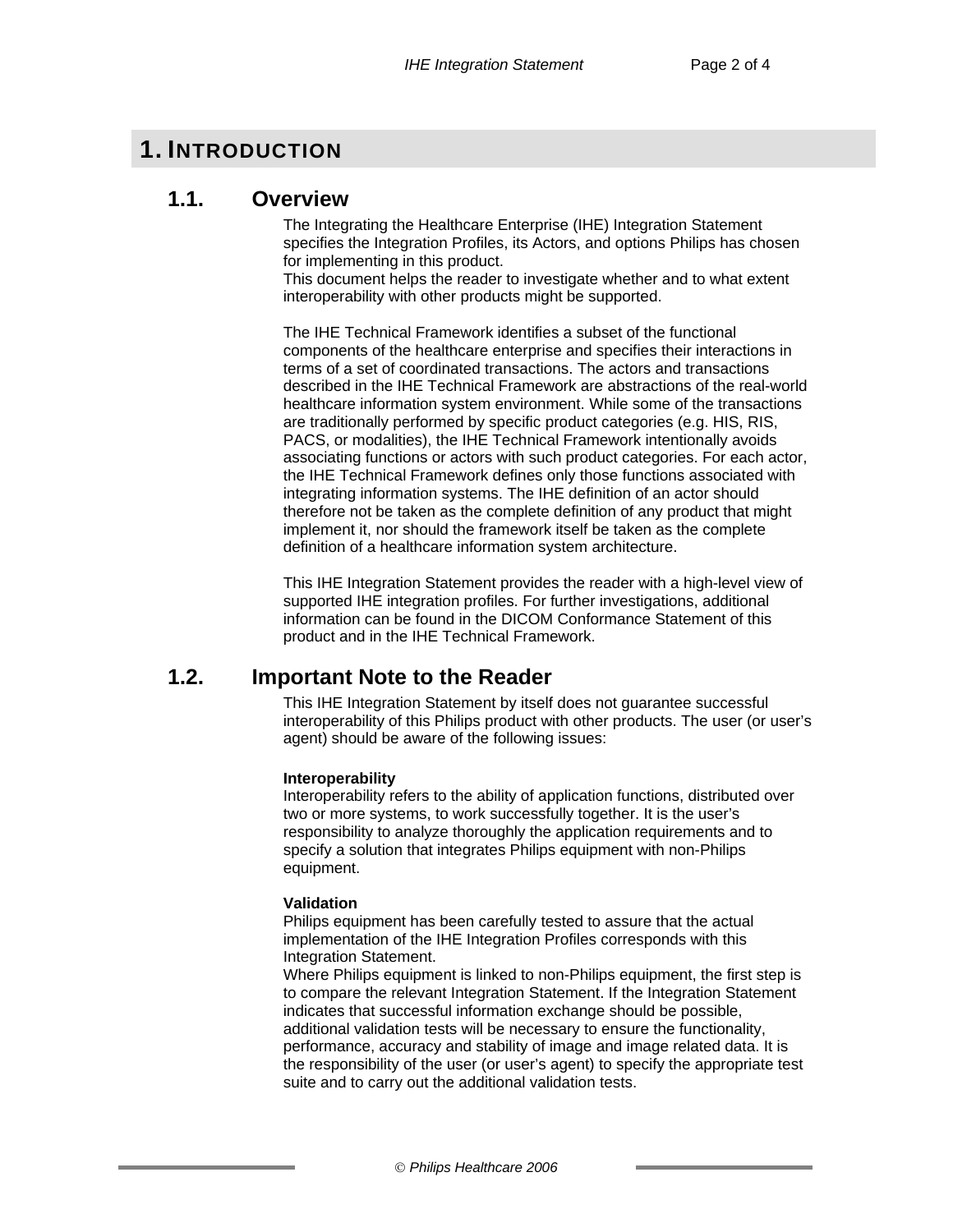#### <span id="page-4-0"></span>**New versions of the IHE Technical Framework**

The IHE Technical Framework will evolve in future to meet the user's growing requirements and to incorporate new features and technologies. Philips is actively involved in this evolution and plans to adapt its equipment to future versions of the IHE Technical Framework. In order to do so, Philips reserves the right to make changes to its products or to discontinue its delivery.

The user should ensure that any non-Philips provider linking to Philips equipment also adapts to future versions of the IHE Technical Framework. If not, the incorporation of IHE enhancements into Philips equipment may lead to loss of connectivity (in case of networking).

# **1.3. General Acronyms and Abbreviations.**

The following acronyms and abbreviations are used in the document.

- ¾ DICOM Digital Imaging and Communication in Medicine
- ¾ HIS Hospital Information System
- ¾ HL7 Health Level 7
- ¾ IHE Integrating the Healthcare Enterprise
- ¾ RSNA Radiological Society of North America
- $\triangleright$  ACTOR An entity within a use case that can perform an action